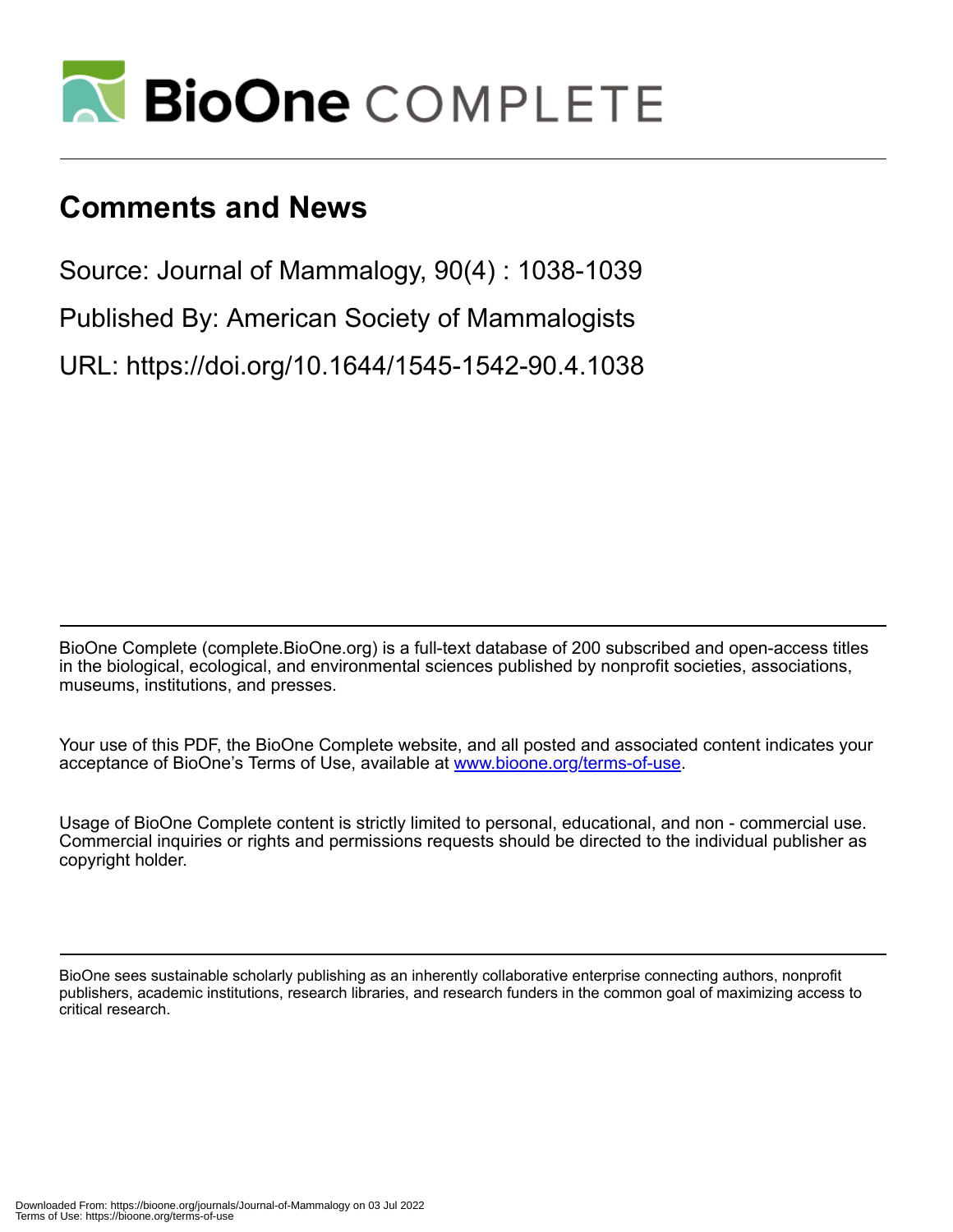# COMMENTS AND NEWS

# ONLINE ACCESS FOR JOURNAL OF MAMMALOGY AND MAMMALIAN SPECIES

Journal of Mammalogy and Mammalian Species are available online to all ASM members with back issues available via JSTOR. Members will also receive print copies of the Journal for an annual membership fee of \$75 for regular members (\$55 for students), or they may elect to receive online only versions of both publications for an annual fee of \$55 (\$20 for members in developing countries). Institutions may subscribe at a rate of \$270 for print and online access to the Journal, \$95 for online-only access to Mammalian Species, or \$325 for both publications.

PDF files for the first 803 Mammalian Species accounts (1969 to 2006) are also available online via the URL below: http:// www.science.smith.edu/departments/Biology/VHAYSSEN/msi/ default.html.

## MAMMALIAN SPECIES ACCOUNTS

Twenty-four to 30 accounts are planned for publication in 2009. Each account is 2–14 pages in length and reviews the biology of a particular species in a standard format.

Mammalian Species accounts are produced by assignment only. Upon written request to the Editor for Mammalian Species, exclusive privileges to produce an account will be granted for 3 years; a 1-year extension may be requested if a manuscript is near completion at the end of the initial assignment. At the Editor's discretion, assignments not submitted at the end of this period may be cancelled. A maximum of 5 species may be reserved at 1 time. No free copies are given to authors; page charges may be paid on a voluntary basis.

Mammalian Species is available online only to all ASM members, as of 2006; print copies will no longer be published. Orders for yearly sets of accounts within the past 5 years should be sent to Christy Classi, ASM Association Manager, 810 East 10th Street, P.O. Box 1897, Lawrence, KS 66044; 785–843–1235; FAX -1274; asm@allenpress.com. Individual accounts are no longer available for purchase. Requests for assignment of species and other editorial queries should be addressed to Meredith Hamilton, Editor of Mammalian Species, Department of Zoology, 430 Life Sciences West, Oklahoma State University, Stillwater, OK 74078, 405–744– 9685; FAX -7824; mjh@okstate.edu.

#### MAMMAL IMAGES LIBRARY

The Mammal Images Library is a non-profit educational service of the American Society of Mammalogists. The goal of the library is providing images of mammals for educational purposes worldwide. The present collection consists of  $>1,500$  images depicting  $>800$  species, 440 genera, 100 families, and 19 orders. More than 110,000 images are now in

use at  $>3,000$  institutions in about 50 countries. Images suitable for optical projection for nonprofit, educational purposes may be viewed and obtained on the Society's website at http://www.mammalogy.org/imagelibrary/index. Please remember to credit the photographer and the library if images are used for optical projection.

In addition to optical projection for nonprofit instruction, many of the images can be employed (with permission) for other purposes, including commercial uses. For permission to use images for purposes other than nonprofit optical projection, contact the committee chair: Ryan Rehmeier, Department of Biology & Environmental Science, Simpson College, 701 North C Street, Indianola, Iowa 50125; ryan.rehmeier@simpson.edu; 515–961–1823; FAX -1498.

The Library continually seeks new images for the collection and urges anyone having images to contribute them. For information about contributing images, contact the committee chair. The committee thanks the hundreds of people that have contributed images thus far.

In 1992, the Library instituted a program whereby grants in the form of images can be obtained by educational institutions in developing countries. About 40 grants to applicants from 20 countries have been awarded thus far. Institutions can select up to 50 images of their choice, and can reapply annually. Information about the program can be obtained from John O. Whitaker, Jr., Department of Life Sciences, Indiana State University, Terre Haute, IN 47809. The Mammal Images Library urges ASM members to assist this effort by supplying information to appropriate institutions.

#### SPONSOR FUND

The ASM Membership Committee has devised a method of providing membership in ASM to mammalogists from outside the United States and Canada who wish to become members, but simply cannot afford to. Some members already sponsor ASM membership for foreign mammalogists on a continual basis. However, others who are unable to provide a full membership on a continual basis, may wish to contribute a partial membership or a full membership during some years. Such is now possible through contributions to the Sponsor Fund. The Fund will be handled as follows:

- a. From time-to-time, a form on which a member can state his or her name, address, and amount of donation to the Sponsor Fund will be printed in the back of the Journal of Mammalogy and on the reverse of the mailing label that accompanies the Journal.
- b. When money in the Fund reaches any multiple of the current amount for annual dues, dues for a mammalogist in need of sponsorship will be paid. Contributions will be